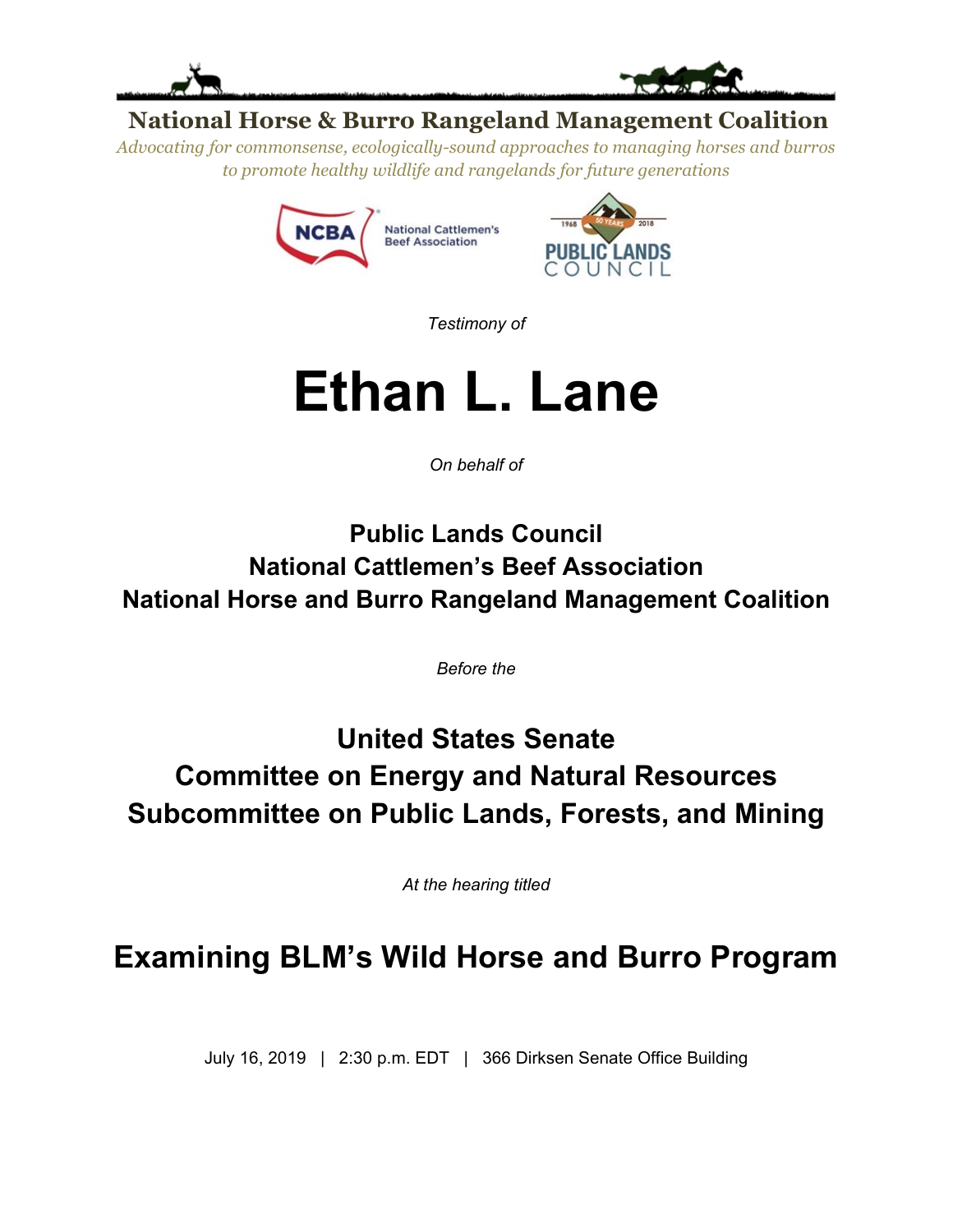Chairman Lee, Ranking Member Wyden, and Members of the Committee:

Thank you for the opportunity to provide testimony today as this Committee examines long-term options for the management of expanding horse and burro populations on BLM rangelands throughout the West.

My name is Ethan Lane, and I am the Executive Director of the Public Lands Council, an organization dedicated solely to advocating for western ranchers operating in the federal grazing system. I also serve as the Senior Executive Director for Federal Lands at the National Cattlemen's Beef Association Center for Public Policy here in Washington, DC, where I oversee federal lands, wildlife, and endangered species policy.

Additionally, I am the current Chair of the National Horse & Burro Rangeland Management Coalition. The Coalition is composed of a wide range of sportsmen's, livestock, wildlife, and land conservation organizations and professional societies. Collectively, we represent more than ten million Americans and 6,000 local governments and focus on common sense, ecologicallysound approaches to managing horses and burros to promote healthy wildlife and rangelands for future generations.

This testimony is delivered on behalf of these three organizations, and to a certain extent, will address two very different positions. The first, which is encapsulated in the Executive Summary below, represents the collective views and perspectives of ranchers across the west, as well as the long-held positions of the numerous and diverse sportsmen's, wildlife, and conservation groups in our Coalition. The second is a compromise proposal, entitled The Path Forward for Management of BLM's Wild Horses & Burros.

That proposal - submitted with this testimony for the record – proves that stakeholders across the management spectrum, from ranchers to municipalities to national humane advocacy groups, agree that the current system has been crippled to the point of catastrophic failure. The management recommendations set forth are the product of extensive negotiation, debate, and compromise amongst groups with wildly disparate views on this issue. Both sides had to set aside some core beliefs in order to craft this particular set of options that can achieve the goal of reducing on-range populations in a substantial and effective manner. Such compromise between political opponents is a rarity in the modern political arena, and I would urge the Committee to look closely at what we have managed to accomplish through good faith collaboration.

Our hope is this hearing and collective testimonies will result in improved management of our nation's wild horses and burros, to the benefit of all wildlife, rangelands, and the multiple uses of those rangelands.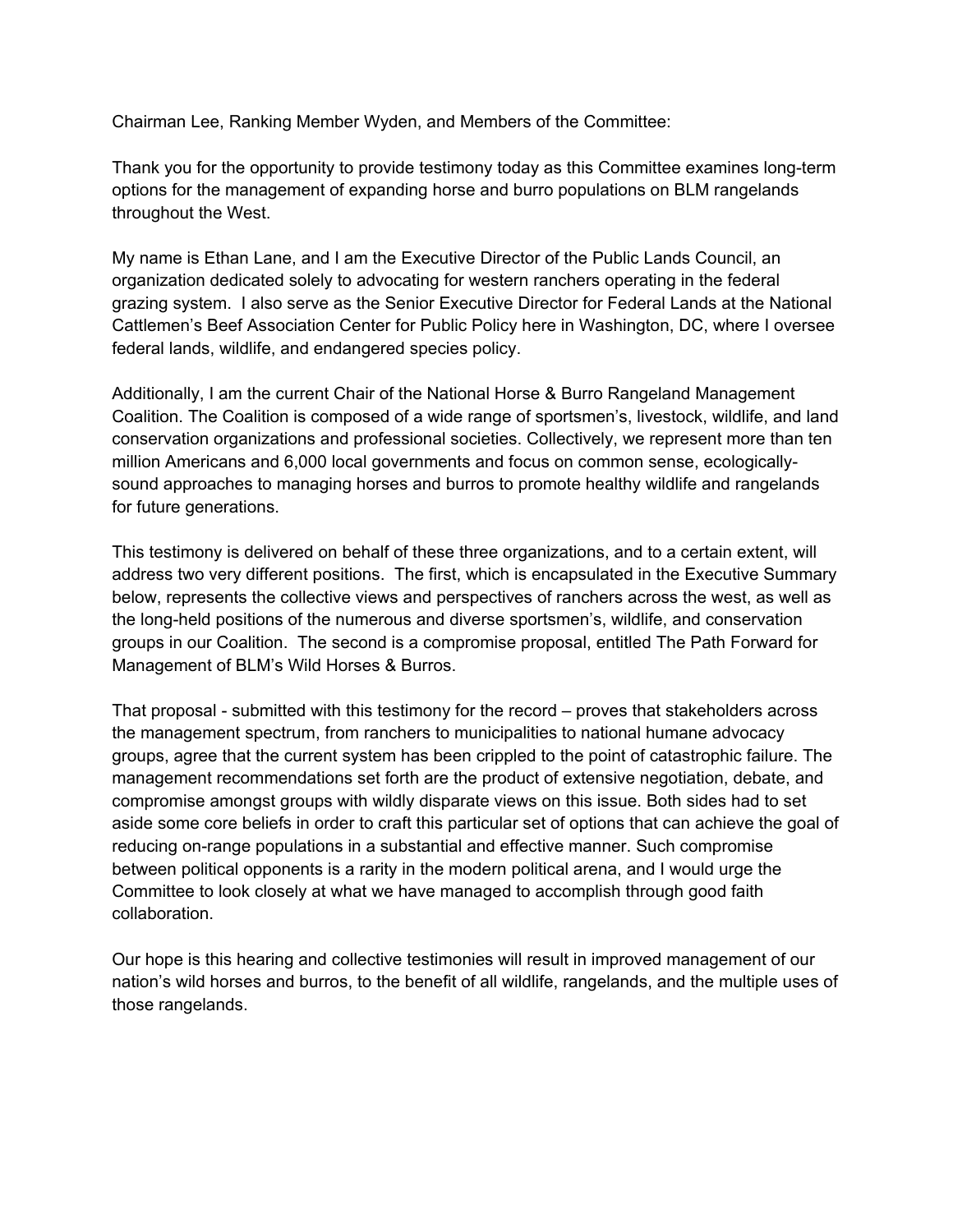#### HISTORICAL AND LEGAL CONTEXT

#### **A. Origin of wild, free-roaming, and feral horses and burros in North America**

Many horse lineages evolved in North America but disappeared from the landscape nearly 12,000 years ago during the Pleistocene epoch—a geological period characterized by repeated cycles of glaciation; global cooling; and the presence of several distinctive large land mammals. During the late Pleistocene, several of North America's large mammals went extinct, including but not limited to American lions, American mastodons, mammoths, saber-toothed cats, ground sloths, western camels, and all forms of the American wild horse. Since native North American horses went extinct, the southwestern United States has transitioned over thousands of years from a cool climate with abundant precipitation to the much more arid and warm environment of today.

All free-roaming horses and burros currently present in North America are feral descendants of domesticated animals from Eurasia and Africa, respectively. As feral animals, these horses and burros have undergone many generations of selective breeding, or artificial selection. However, many people still perceive feral horses and burros as "natural" components of the environment, not understanding the damages they inflict on today's native systems.

#### **B. Motivation and components of the Wild Free-Roaming Horses and Burros Act of 1971**

In the 1950's several individuals and humane organizations grew concerned over the treatment of feral horses and burros in the American West, and fearing their eradication, urged Congress to provide federal protections. By 1971, Congress passed the Wild Free-Roaming Horses and Burros Act (WFRHBA), which declares "wild free-roaming horses and burros [as] living symbols of the historic and pioneer spirit of the West;" to be managed as "components of the public lands;" in a "manner that is designed to achieve and maintain a thriving natural ecological balance."

WFRHBA legally designates feral horses and burros as "wild" on certain public lands managed by the Bureau of Land Management (BLM) and U.S. Forest Service (USFS). Despite the legal designation as "wild," typical tools of wildlife management are not permitted to be used to manage these animals. As a result of this unique categorization, wildlife managers are challenged with both preventing ecosystem deterioration and managing for a non-native species; all while responding to and balancing the concerns voiced by a variety of stakeholders—a feat that has proven difficult, if not impossible.

#### **C. Other laws and policies impacting horse and burro management**

In 1978, the Public Rangelands Improvement Act amended WFRHBA by directing BLM and USFS to determine appropriate management levels (AML) of horses and burros in herd management areas (HMA) consistent with the principles of "multiple use and sustained yield" as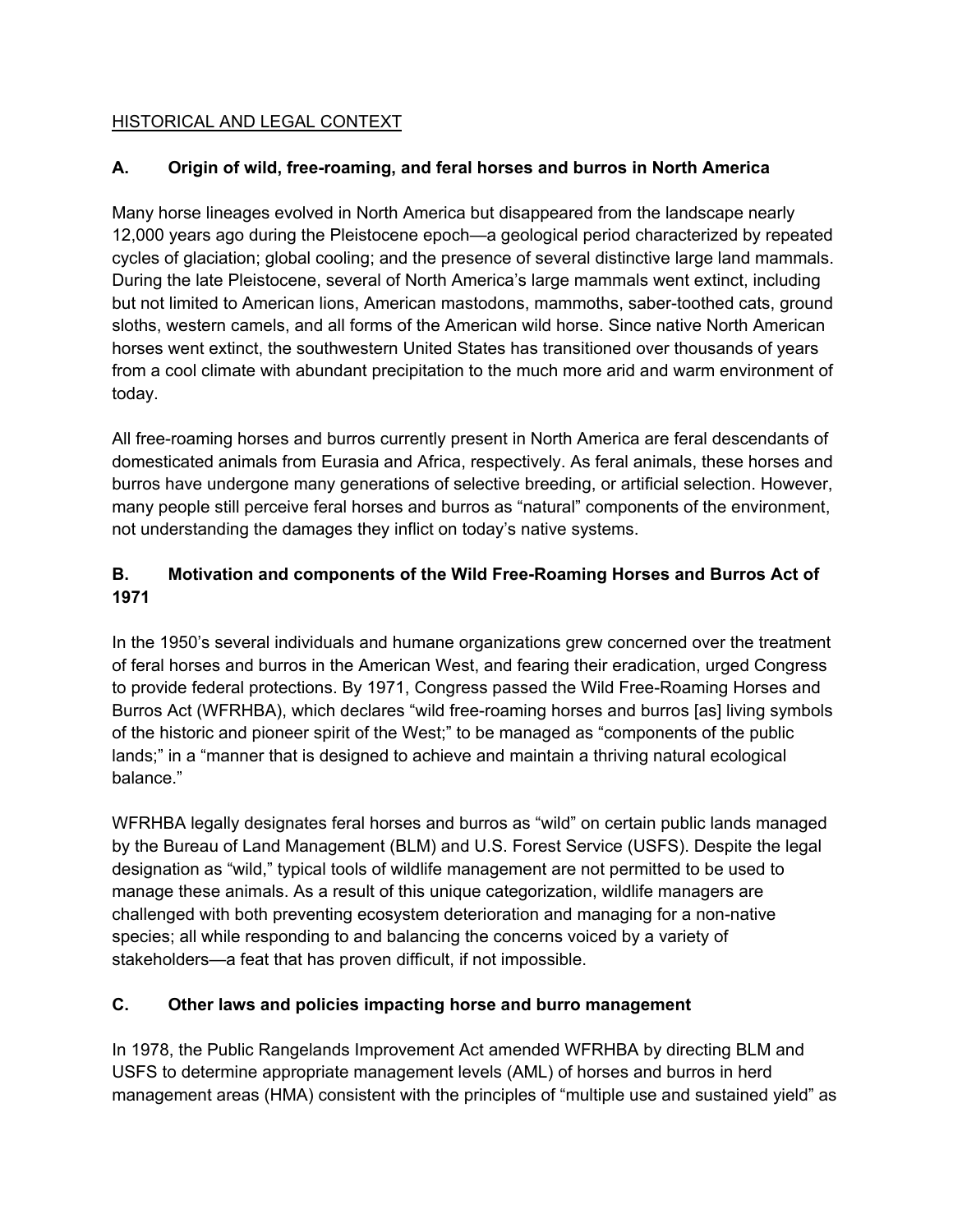established by the Federal Land Policy and Management Act of 1976. BLM and USFS establish AML through an interdisciplinary and site-specific environmental analysis and decision process that includes public involvement. Each AML expresses a population range within which wild horses and burros can be sustainably managed in balance with other uses. Wild horse and burro populations currently exceed the high-end of AML by over 250%, primarily because of the presence of conflicting directives from Congress and the failure of BLM to comply with WFRHBA.

In order to "maintain a thriving natural ecological balance," WFRHBA, as amended, allows and directs agencies to destroy or sell without limitation, excess wild horses and burros for which an adoption demand does not exist. However, Congress has taken steps to ensure that no horses or burros are euthanized or sold without limitation as directed under the WFRHBA by adding to the Interior Appropriations bill each year a conflicting rider that restricts the use of these management tools – essentially undermining their own congressional intent in the WFRHBA. Furthermore, BLM has failed to comply with these provisions out of fear of activist litigation as well as potential negative public reaction. While the BLM could absolutely do more to manage on-range populations, the congressionally imposed restriction on unlimited sale is a significant and primary contributor to today's massive overpopulation of horses and burros as it removes critical tools from the BLM management toolbox.

#### WILD HORSE & BURRO POPULATION STATUS, MANAGEMENT ACTIONS, AND TRENDS

The BLM provides estimates of on- and off-range wild horse and burro populations, management activities, and budget. These are the best estimates available for understanding the status and trends of wild horse and burro populations and management activities. Note: horses and burros exist on federal lands beyond BLM - including USFS, NPS, USFWS, and DOD – and on state, tribal, and private lands under a variety of legal designations, but this testimony focuses on BLM's wild horses and burros covered by federal law.

#### **A. On-range population numbers and management actions**

BLM estimates 88,090 wild horses and burros roam across 10 western states as of March 2019. This is an increase of 7.25% over March 2018 population estimates, statistically halving the trend of 15-20% annual on-range population growth experienced consistently in recent years although likely not impacting overall expansion of the herd. This population estimate exceeds the ecologically-based appropriate management level (AML) of 26,715 animals.

More than 61,000 excess animals are currently degrading public lands managed by BLM. Onrange populations are doubling every 4 to 5 years under the current management regime.

BLM gathered and removed 11,472 animals during FY2018. Note: these removals are in addition to the on-range population growth; the on-range population would actually grow by >12,000 per year without any removals. The BLM substantially increased gathers in 2018, with the effects evident in the reduced on-range population growth rate.It should be noted, however,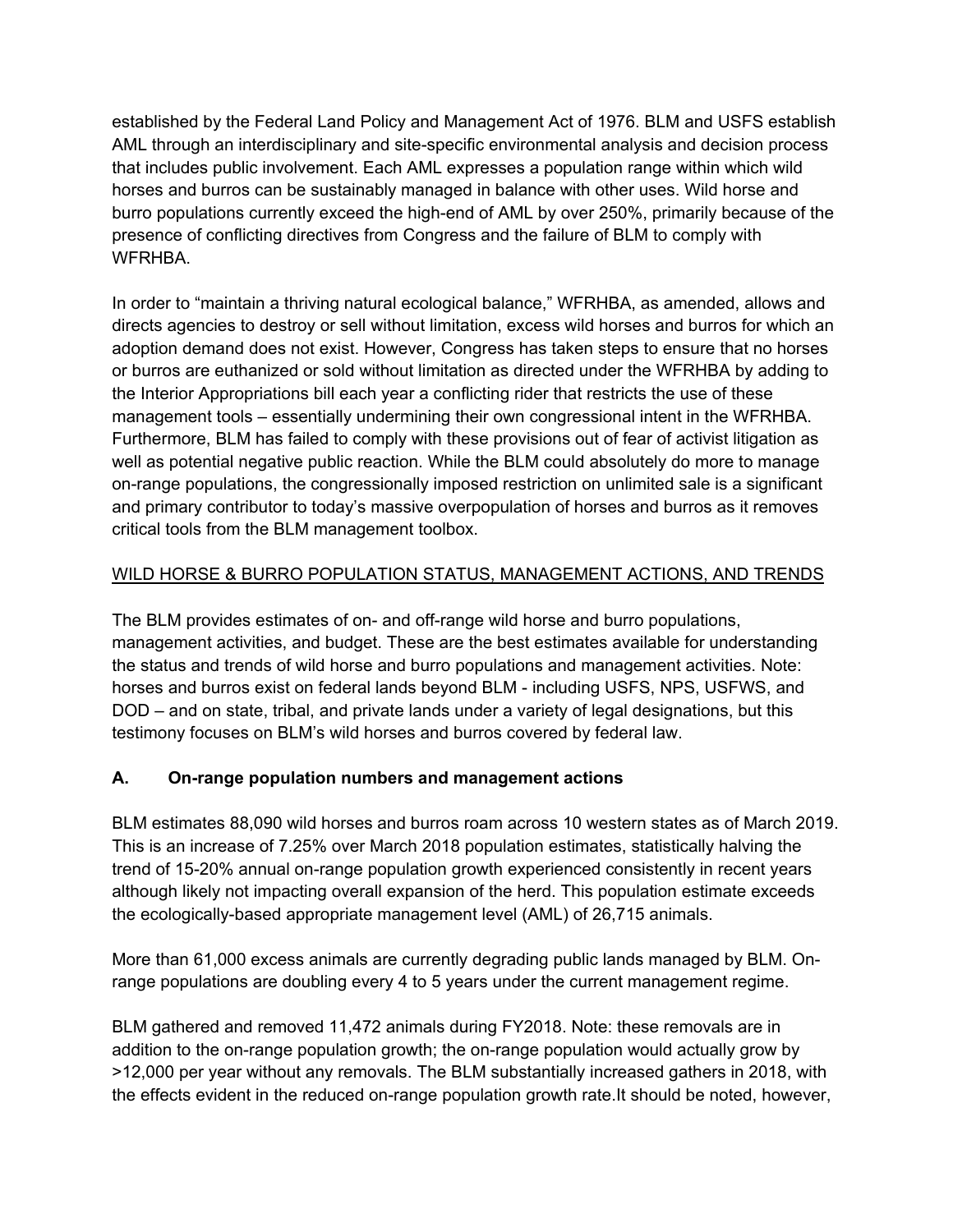that even this level of removals will not keep pace with on-range population growth. In order to keep pace with current actual population growth, at least 15-20,000 horses and burros would need to be removed this year simply to keep pace with growth rates.

Fertility control applications have also been limited and ineffective. The BLM applied fertility control to 702 individuals in FY2018. Sterilization is being researched but has not yet been implemented at scale – largely due to activist pressure, both through litigation and outright intimidation on land grant university campuses.

#### **B. Off-range population numbers and management actions**

As of May 2019, BLM had more than 48,375 animals in holding facilities. Each animal placed in holding facilities costs BLM approximately \$50,000 over its lifetime.

The BLM adopted 3,158 animals in FY2018 and sold an additional 1,451 animals. 1,479 animals were trained in 2018, down from 1,754 in the previous year. Adoptions and restricted sales have not kept pace with the growth of the on-range population and cannot be expected to do so in the future – resulting in the need for increased holding capacity.

#### **C. Outlook**

BLM's increased gathers last year appear to have helped slow on-range population growth, but populations continue to grow unsustainably. Additionally, their failure to administer fertility control and/or sterilization treatments to a large percentage of horses and burros that remain on-range indicates that the population growth rate remains uninterrupted. Additionally, off-range holding facilities are either at capacity or cost prohibitive, which limit's BLM's ability to gather additional excess horses and burros. Given that reality, assuming 18% growth in the herd each year, and barring massive die-offs, the following population numbers are likely:

- Year 2020 = 112,000 animals on-range
- Year 2024 = 198,000 animals on-range
- Year 2028 = 366,000 animals on-range

When wild horse and burro populations exceed ecologically-sustainable levels, they can have negative impacts on many of the multiple-uses of public rangelands.

#### IMPACTS OF EXCESS HORSE & BURRO POPULATIONS

#### **A. Horse & Burro Well-being**

Horse and burro populations can negatively affect their own health and well-being when they exceed ecologically-sustainable levels. Excessive populations deplete scarce food and water resources on the arid rangelands, leading to starvation and dehydration of the horses and burros.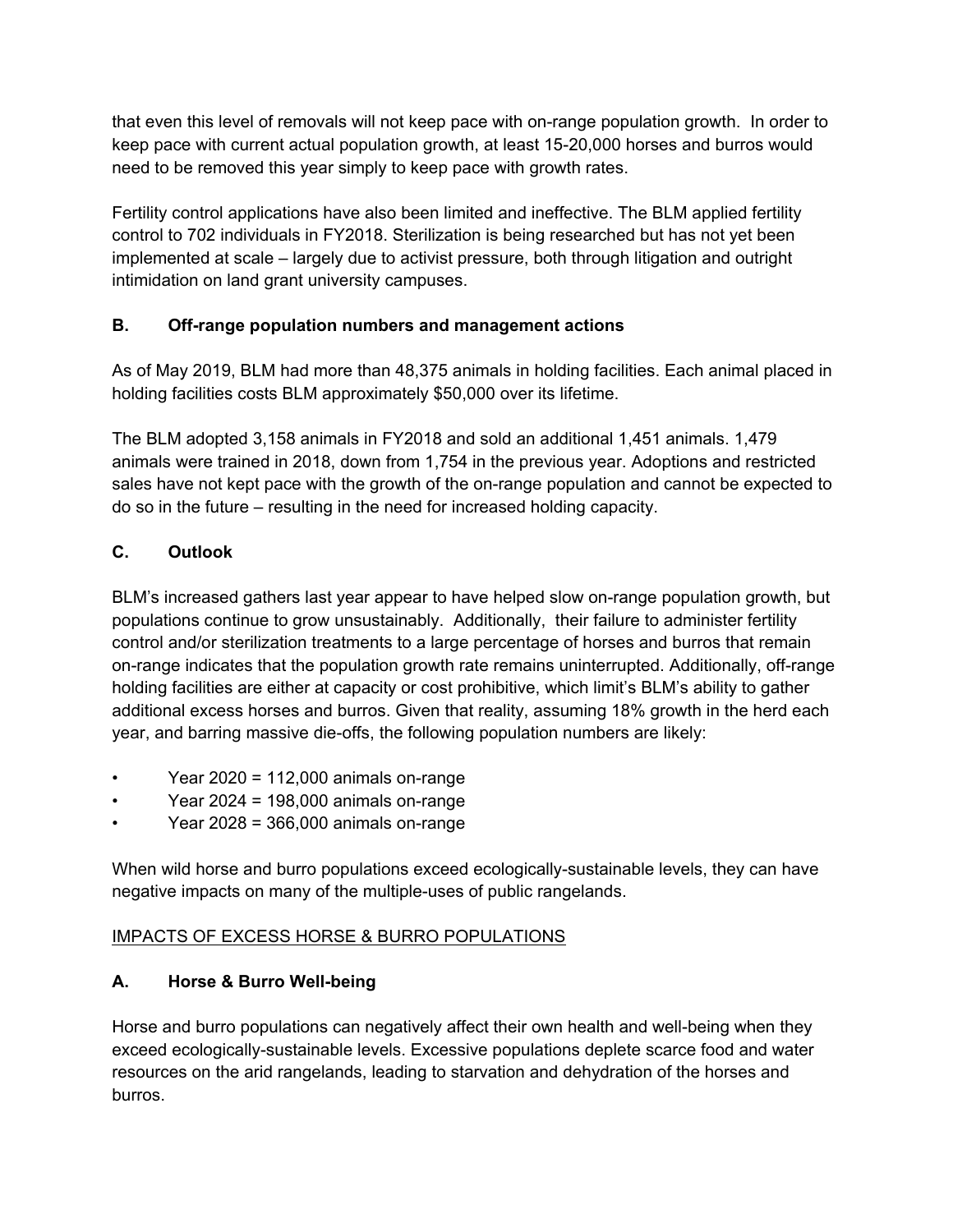BLM gathered and removed over 9,000 horses and burros during 24 emergency gathers from 2006- 2015 due to dire animal health situations resulting from poor rangeland conditions. If we wish to maintain healthy herds on our public rangelands, we need to ensure those herds are sustainably managed at appropriate levels.

#### **B. Native Wildlife**

Elk, mule deer, pronghorn, sage-grouse, bighorn sheep, lizards, and a suite of other native wildlife rely on our public rangelands to survive. The well-being of wildlife, including threatened and endangered species, are put at risk by growing populations of horses and burros.

Horses and burros compete with native wildlife for food and water. As horse and burro populations continue to grow, they consume more and more of these scarce resources, leaving less for our native wildlife.

Horses and burros often express dominant behavior towards native wildlife, particularly around water sources. Horses have been documented pushing native ungulates off of water sources and restricting access to the resource, and some native wildlife have shown avoidance of an area when horses are present.

Sage-grouse habitats overlap with 30% of BLM horse and burro management areas. Horses and burros overgrazing forage, trampling vegetation, spreading invasive species, and causing soil compaction, all weaken efforts to keep this bird off of the Endangered Species list.

#### **C. Rangeland Ecosystem**

Areas inhabited by horses and burros tend to have fewer plant species, less vegetative cover, and an increased susceptibility to invasive plant species – which can have ecosystem-wide implications.

Overpopulation leads to overgrazing of rangelands, where the consumption of vegetation reduces plant species and vegetation cover. The removal of vegetation also makes rangelands vulnerable to invasive species, with cheatgrass in particular spreading throughout the West.

Soil compacted by excessive horse and burro hoof traffic limits water infiltration, increases runoff and erosion, inhibits root and plant growth, and restricts nutrient cycling by soil microbes.

Consistent overgrazing and soil compaction expose the soil to the elements, causing it to dry out. This process is known as desertification and it causes already dry land to become increasingly arid. Bodies of water on the range dry up, and native species dependent on the former rangeland can no longer survive in the desert landscape.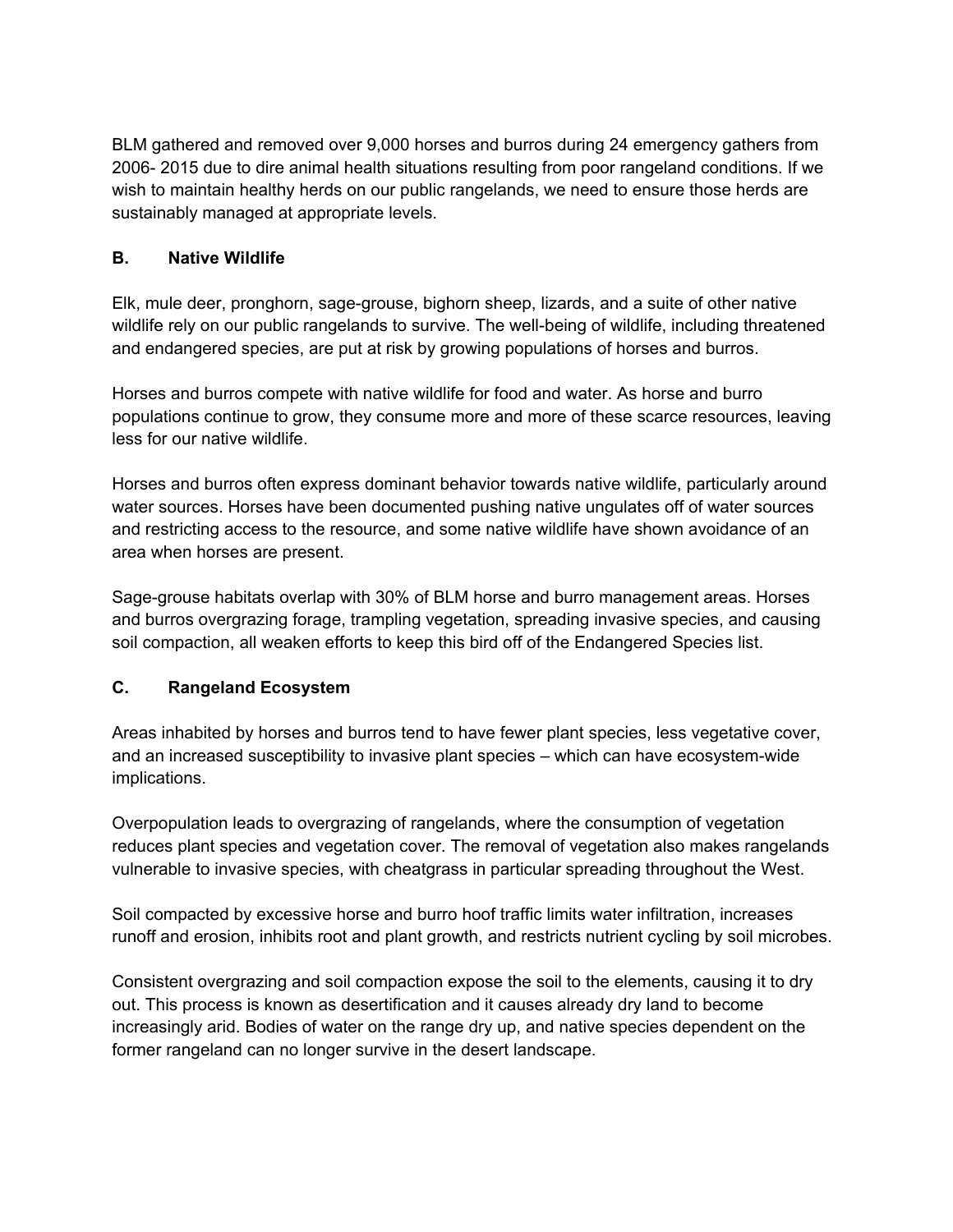#### **D. Western Heritage**

Western rangelands are utilized by ranchers, farmers, hunters, campers, birdwatchers, hikers, and other recreationists. The detrimental ecological impacts of horse and burro overpopulation have resulted in a depletion of resources for cattle and sheep as well as for native wildlife that draw outdoor enthusiasts to the area.

Over 90% of public lands are located in Western states. Many communities are dependent on access to and use of these lands for their livelihoods. Because they depend on this resource, these communities are invested in maintaining and improving the health of the rangelands. By paying grazing fees, utilizing targeted grazing to control invasive species and reduce fire fuel loads, and other actions, they help support healthy watersheds, carbon sequestration, recreational opportunities, and wildlife habitats.

#### **E. Taxpayer Dollars**

American taxpayers pay for the costs of the BLM's Wild Horse and Burro Program. This program's budget continues to be consumed by the off-range holding facilities, causing BLM to remove fewer and fewer horses and burros from the rangelands. The horses and burros removed from rangelands and placed in holding facilities currently cost taxpayers about \$50 million annually. For an animal that remains in one of these facilities for its entire life, the cost can reach \$50,000 per animal.

BLM spent more than \$100 million on the horse and burro program in Fiscal Year 2018. This money was used to remove a small number of horses from the rangelands (\$1.8 million), adopt out approximately 2,000 horses (\$6.3 million), and care for horses and burros in long- and shortterm holding facilities (\$49.4 million). Costs continue to increase every year, and horse and burro populations continue to grow.

Continuing to leave excess horses and burros on rangelands only exacerbates the costs. The larger the rangeland populations become, the greater the damage they cause to the ecosystem. As rangelands deteriorate, the costs associated with restoring habitat for wildlife and other rangeland uses increases. This can lead to increased costs and time spent implementing state wildlife plans as well as federal measures such as Endangered Species Act listings.

#### AVAILABLE MANAGEMENT ACTIONS IDENTIFIED BY THE COALITION FOR CONGRESS' **CONSIDERATION**

There are two spheres of management consideration for wild horses and burros: A) management of on-range populations, and B) management of off-range populations. Each sphere has its own objectives and challenges that need to be addressed. Neither is currently in a sustainable status.

BLM's current management model for wild horses and burros can be summarized as 1) set horse and burro population management objectives (AML) based on multiple use rangelands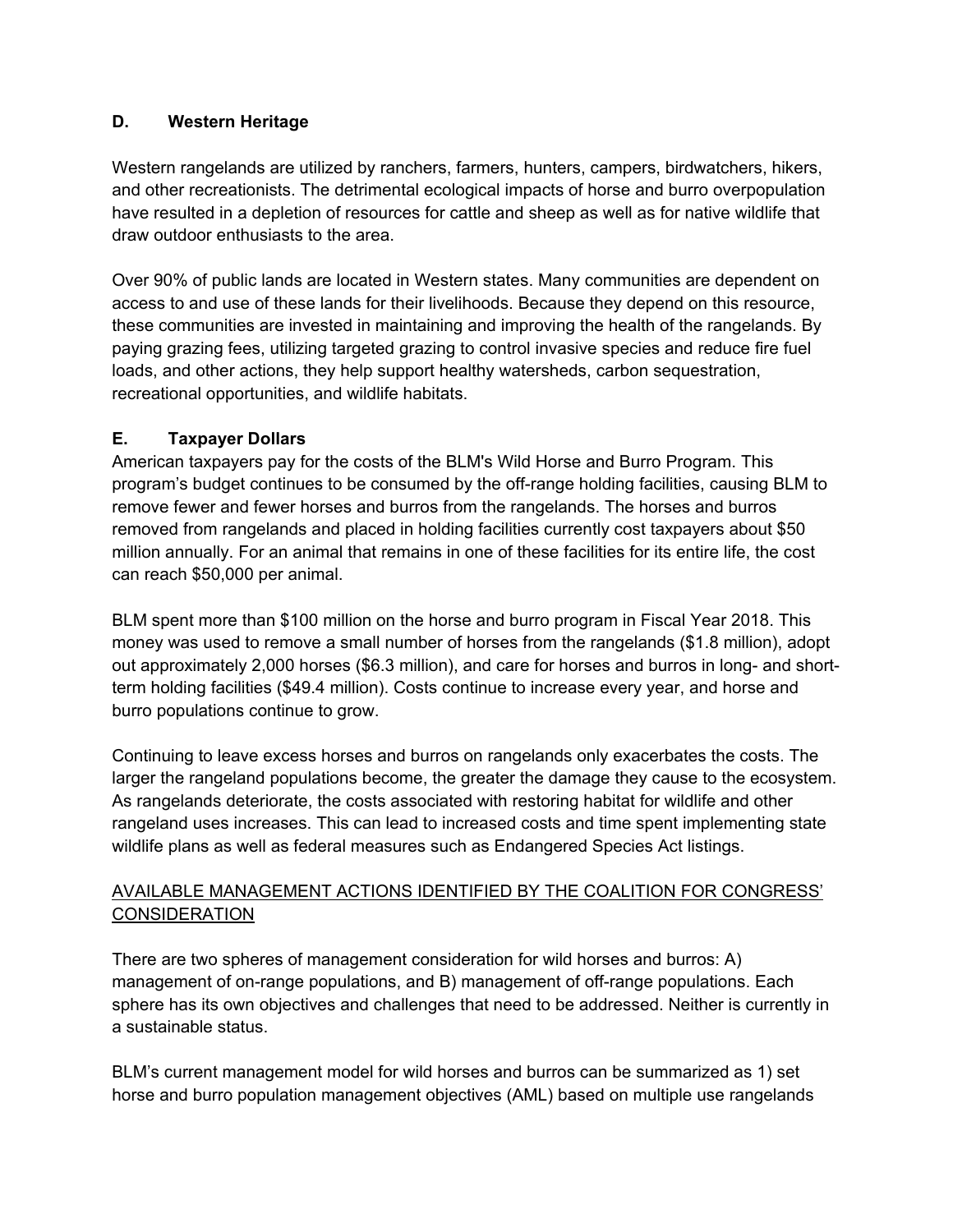and ecological thresholds, 2) identify excess horses and burros that exceed those population objectives, 3) remove excess horses and burros, 4) adopt out horses and burros.

Unfortunately, this model has proven to be an ineffective management approach. On-range wild horse and burro populations continue to grow at exponential rates of 15–20% annually, essentially unaffected by the limited management actions being implemented by BLM. Off-range populations remain at high levels as adoption demand steadily declines and cannot keep pace with the increasing number of excess horses and burros. Costs of the program have reached untenable levels.

Improved management actions are needed throughout all aspects of this program. The one action we should not consider is maintaining the status quo of leaving excess horses and burros on the rangelands. Doing so places our public lands – and all animals and multiple-use activities that rely on those rangelands – at risk.

All management actions listed below are permitted and/or directed by the Wild Free-Roaming Horses and Burros Act of 1971, as amended. Effective management – i.e. management that achieves and sustains wild horse and burro population objectives at ecologically-sustainable levels – will likely require a combination of these methods.

#### **A. On-Range Population Management**

The population management goal for on-range wild horses and burros has been set based on evaluations of rangeland health and the other uses of public lands – this is referred to as the Appropriate Management Level (AML). We need to remain focused on achieving and maintaining that goal in our on-range management activities in order to produce healthy rangelands that sustain healthy wild horse and burro herds. On-range management activities should be able to 1) reduce the current population, and 2) maintain the population at ecologically-sustainable levels.

#### *Methods for improving management of on-range wild horse and burro populations could include:*

1) Increase Gathers & Removals – BLM employees and contractors gather horses and burros from the rangelands via a variety of methods (e.g. helicopter roundups, water bait traps, etc.) that follow established humane protocols and procedures. This is the primary method of reducing populations of on-range horses and burros.

*Benefits*: Gather and removal of excess horses and burros is the most effective form of reducing the current population on the range. In a May 2016 letter to members of Congress, BLM indicated that the only method of achieving AML within 3, 5, or 10 years is by removing large numbers of animals from the range.

*Challenges*: Gathers can be costly and difficult to administer in certain areas due to the rugged terrain and size of some herd management areas.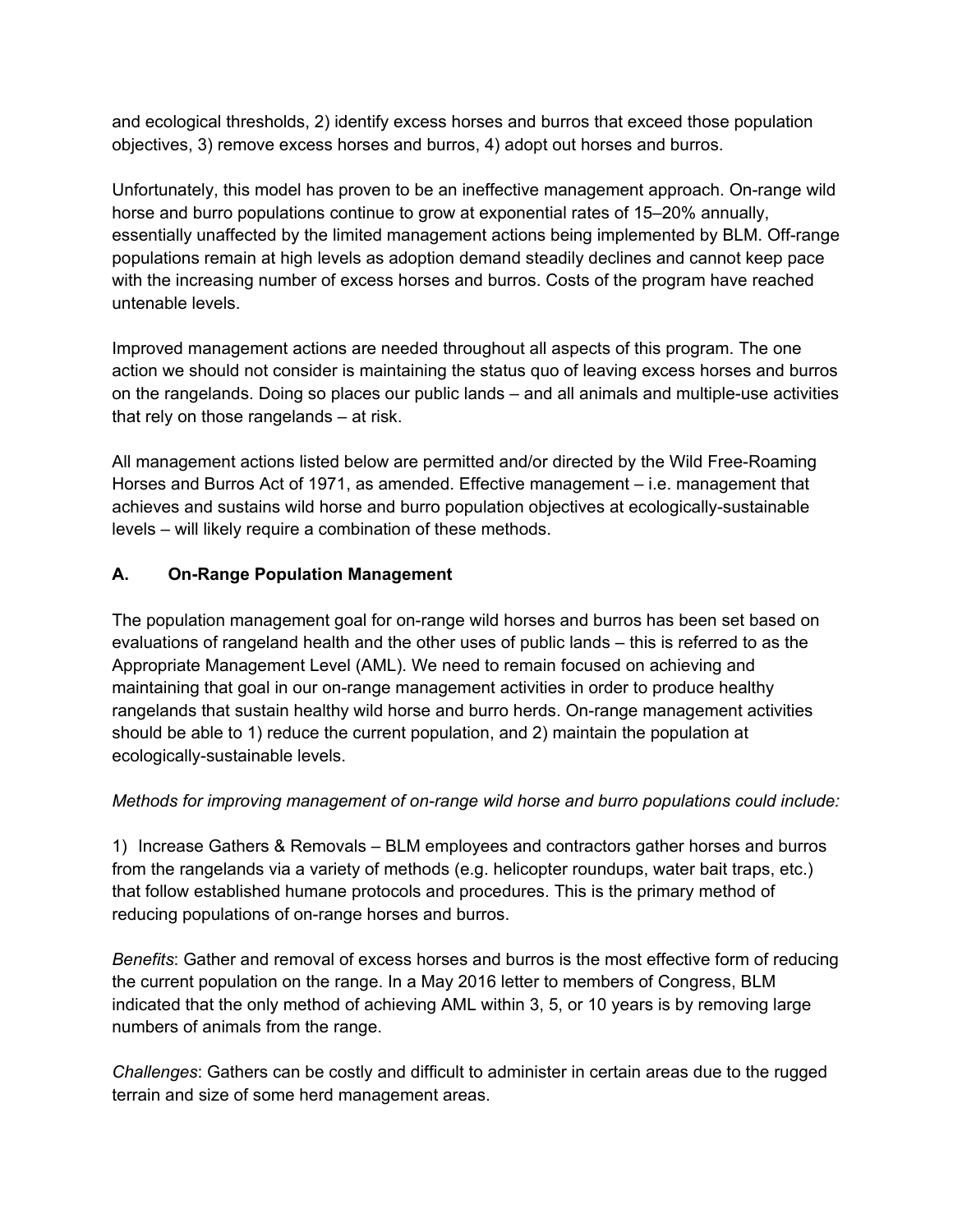*Legal considerations*: Currently permitted by law; some court orders direct or restrict the removal of horses and burros from certain areas.

2) Increase use of Fertility Control Vaccines/Contraception – the primary fertility control vaccine is known as PZP, porcine zona pellucida, which is an immunocontraception that prevents sperm attachment to the egg. This produces temporary infertility in the mare. This drug is administered by either hand-injection or remotely via darting. New options for more effective, longer-lasting fertility control are emerging and either undergoing testing or evaluation by BLM staff. It is critical that BLM be permitted to embrace these improved methods for controlling herd expansion.

*Benefits*: When applied in a robust manner, fertility control drugs can effectively reduce population growth rates in some controlled situations. Lower reproductive rates can mean reduced need to gather and remove horses and burros in the future and reduce the strained capacity in BLM holding facilities.

*Challenges*: The National Academy of Sciences determined in their most recent report that no highly effective, easily delivered, and inexpensive fertility-control methods are currently available.

PZP is only effective at reducing pregnancies for one year, with some limited evidence of longer-term effectiveness. Methods of delivery (e.g. hand-injection or darting) require the gather of animals and/or the ability to get in relatively close proximity to administer the drug – both of which are logistically and fiscally challenging in most western rangelands.

Fertility control does not reduce the current on-range population; it only slows the growth (but does not stop the growth) of the population.

#### *Legal considerations*: Currently permitted by law

3) Apply Permanent Sterilization – sterilization would render an individual reproductively inviable for the remainder of its life. This can be accomplished via surgical methods, primarily focused on the mare.

*Benefits*: Permanent sterilization would help reduce the growth rate of on-range populations. This method improves on fertility control vaccines because of the reduced need to gather horses and burros to apply the drug. Animals would be gathered and handled once and would not need to be gathered again.

*Challenges*: No sterilization method is currently being implemented for wild horses and burros. BLM is initiating research on a variety of sterilization methods to determine their efficacy and humaneness in applying these methods to wild horses and burros on the range.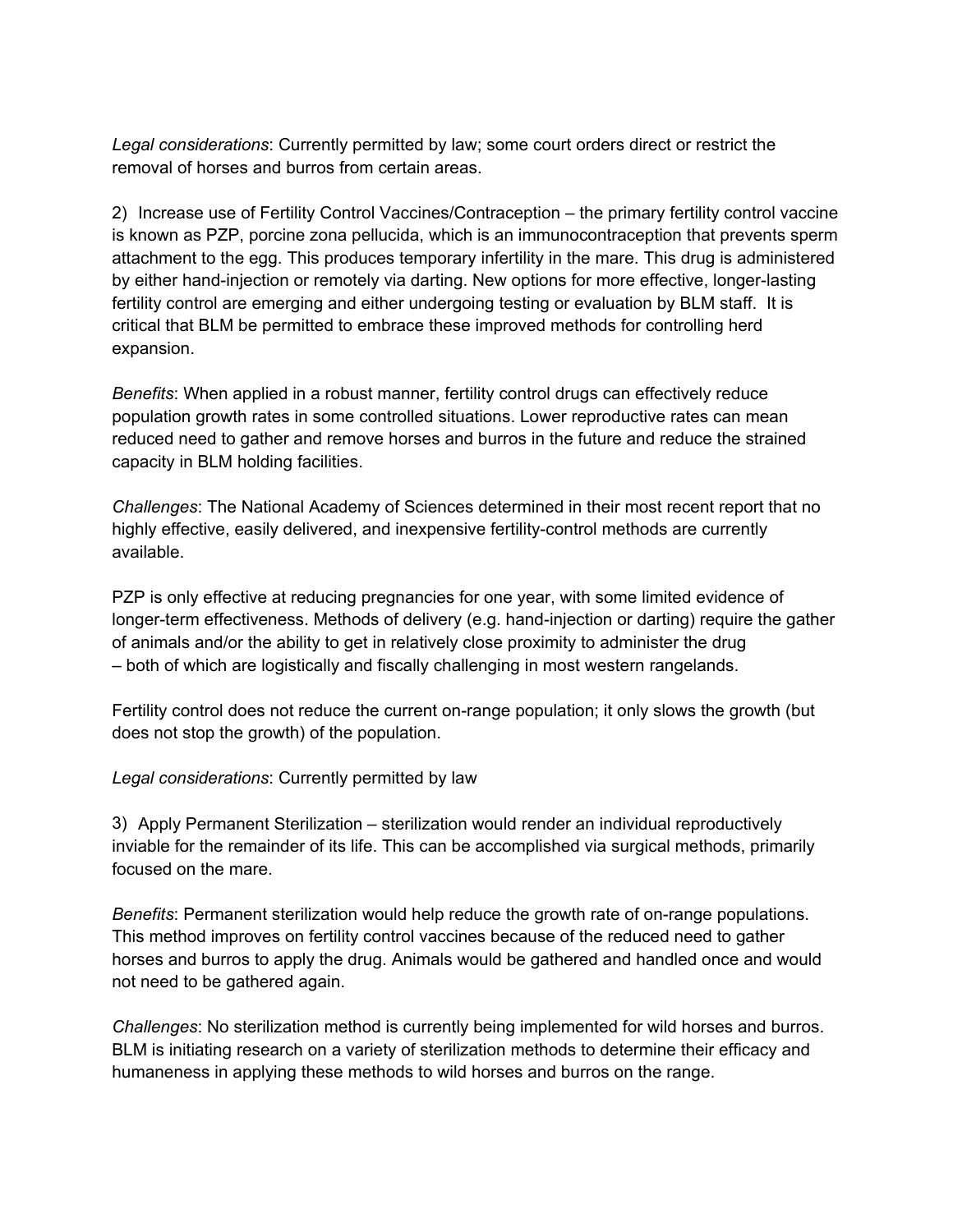Sterilization does not reduce the current on-range population; it only slows the growth (but does not stop the growth) of the population. Cost of performing the procedure on a large population is also a factor.

#### *Legal considerations*: Currently permitted by law

4) Create non-reproducing herds – BLM could establish herds of all sterilized male or all sterilized females. These herds would be non-reproducing herds and would therefore remain stable in size. (**NOTE: THIS METHOD IS A POINT OF CONTENTION WITH HUMANE GROUPS AND IS NOT ENDORSED IN THE COMPROMISE PROPOSAL**)

*Benefits*: Non-reproducing herds would not require regular gathering or fertility control application to prevent growth.

*Challenges*: BLM would need to manage the logistics; if external animals were introduced to the non-reproducing herd, breeding could be initiated.

*Legal considerations*: Currently permitted by law; some court challenges are pending

#### **B. Off-Range Population Management**

Off-Range management needs to relieve BLM of either 1) the obligation and responsibility of caring for animals indefinitely, or 2) the budget constraints such obligations produce. By relieving the BLM of the off-range pressure, more focus and resources can be provided to onrange management options, controlling populations, and protecting our public lands.

#### *Methods for improving management of off-range wild horse and burro populations could include:*

1) Increase adoptions/transfers via incentives and authorities – This method involves the transfer of animals to private individuals and/or government agencies. The intent is those receiving the animals are committed to providing a healthy environment for the animal. Transferred animals typically retain their protected status under the law. Incentives could be produced to encourage adoptions.

*Benefits*: Animals placed in adoptive facilities would no longer be under the direct care of BLM. Each animal transferred would reduce the obligation of the federal government to care for the animals.

*Challenges*: The number of animals adopted each year has been on decline for nearly two decades. Even if adoption were to reach historic levels, the on-range growth rate would still outpace public demand.

*Legal considerations*: Adoptions are currently permitted by law; authority to transfer horses to other agencies has been proposed and is being considered via the appropriations process.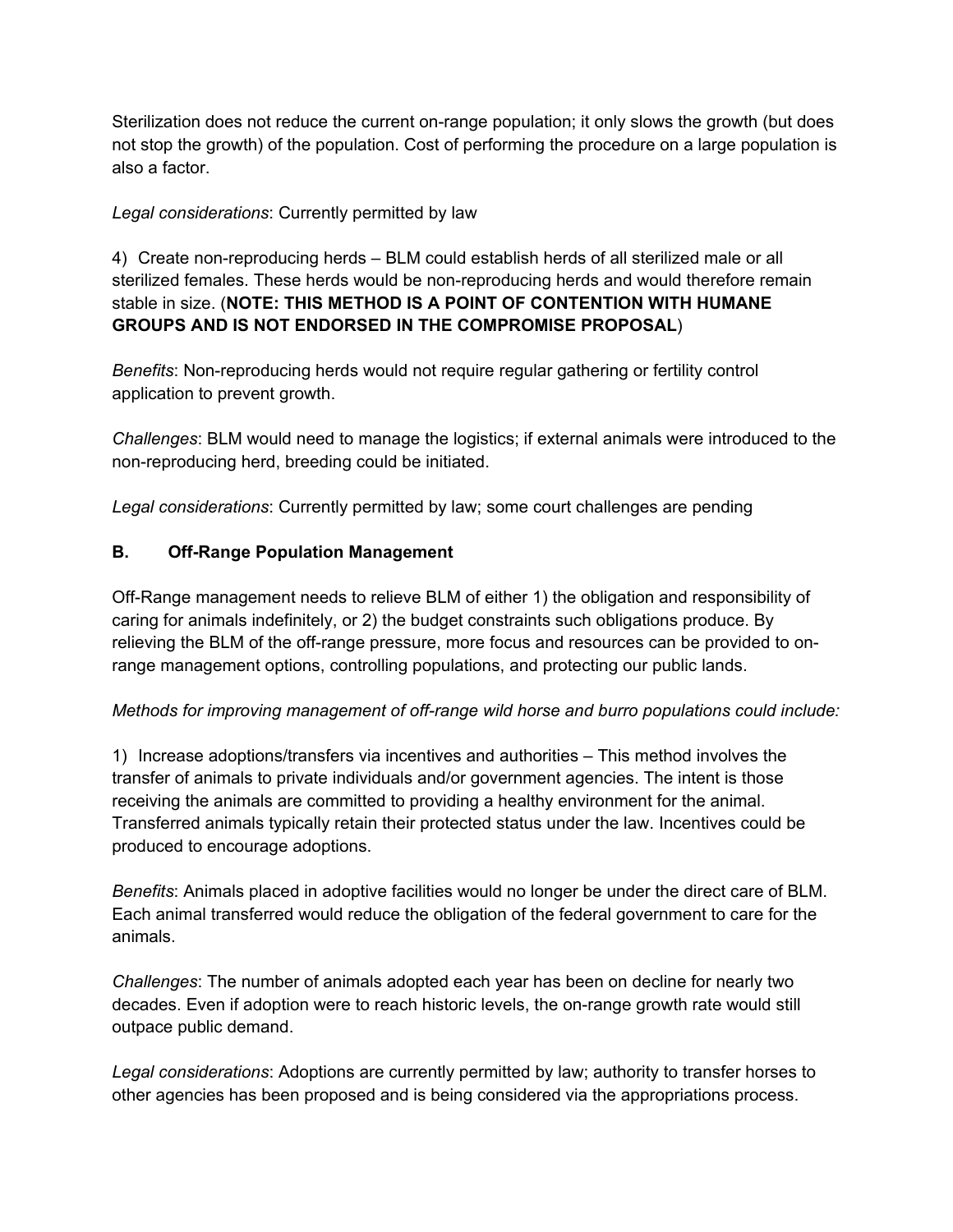2) Authorize euthanasia of unadoptable animals – excess animals that meet certain criteria currently defined by law (e.g. beyond a certain age; deemed unadoptable) would be euthanized using humane methods. Euthanized horses and burros could be disposed of on-site. (**NOTE: THIS METHOD IS A POINT OF CONTENTION WITH HUMANE GROUPS AND IS NOT ENDORSED IN THE COMPROMISE PROPOSAL**)

*Benefits*: Euthanizing unadoptable animals would relieve BLM of the burden of caring for these animals in holding facilities throughout the remainder of their lives, freeing up holding space and funds for managing on-range populations.

*Challenges*: Euthanasia can be a controversial approach to management among the public.

*Legal considerations*: Authorized under the Wild Free-Roaming Horses and Burros Act of 1971, but restricted via Congressional appropriations language and BLM internal policy. BLM does currently euthanize gathered animals that are in extremely poor body condition.

3) Permit unrestricted sale of unadoptable animals - excess animals that meet certain criteria defined by law (e.g. beyond a certain age; deemed unadoptable) would be sold as directed by law. Sale would not be restricted to any particular buyer and would not require any contractual agreements. (**NOTE: THIS METHOD IS A POINT OF CONTENTION WITH HUMANE GROUPS AND IS NOT ENDORSED IN THE COMPROMISE PROPOSAL**)

*Benefits*: Unrestricted sale of unadoptable animals would relieve the BLM of the burden of caring for these animals in holding facilities for the remainder of their lives, freeing up holding space and funds for managing on-range populations. Revenue generated from the sale could be used to support other program activities.

*Challenges*: Unrestricted sale is viewed as synonymous with the slaughter of horses.

*Legal considerations*: Directed under the Wild Free-Roaming Horses and Burros Act of 1971, as amended, but restricted via Congressional appropriations language and BLM internal policy. BLM does currently sell a few hundred horses each year but have policies in place to limit the number of animals sold to an individual.

4) Increase budget for holding facilities, but not at the expense of on-range management – holding facilities currently use about 65% of BLM's wild horse and burro program budget. Increases in budget for holding facilities would need to ensure that on-range management could continue.

*Benefits*: Allows BLM to remove more horses and burros from the range, while simultaneously maintaining care for those excess animals in holding facilities.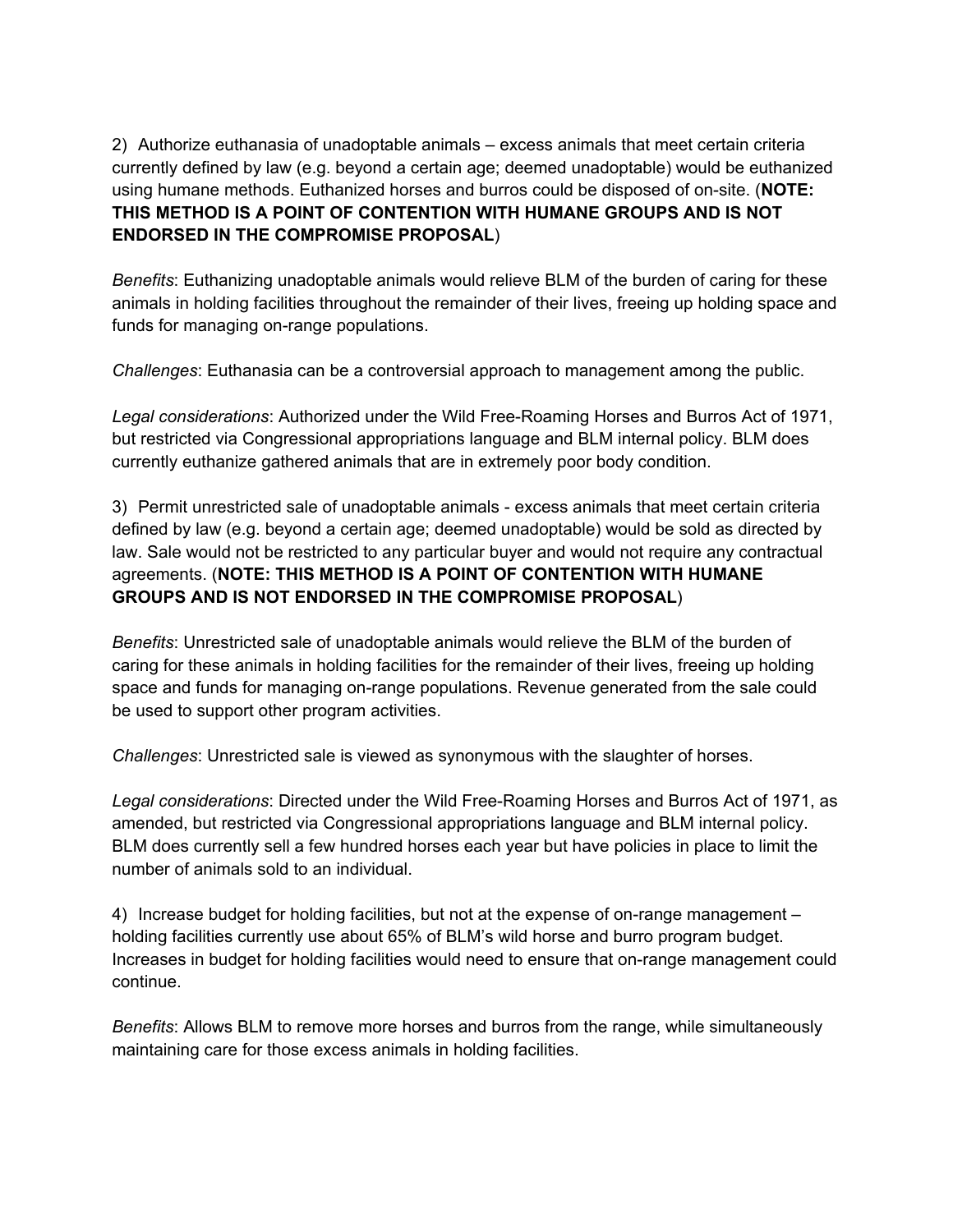*Challenges*: Budgets for federal agencies are tight and finding additional funds on the magnitude (i.e. several billion dollars over the next few decades) that are needed to care for all of the excess horses and burros will be difficult. BLM will continue to be responsible for caring for thousands of horses and burros over their lifetime.

*Legal considerations*: Would need to be addressed via annual federal appropriations process

#### CONCLUSIONS AND RECOMMENDATIONS

#### **A. We must prioritize healthy rangelands**

Health of the public's rangelands should be prioritized above all other considerations. Healthy rangelands are where native wildlife can thrive, livestock can graze to support local communities, free-ranging horses and burros can live successfully, and water quality can be sustained.

Healthy rangelands can rebound from moderate disturbance naturally and in a timely manner; habitat quality is sustained; and natural growth processes are enabled. Healthy rangelands are critical to the future of the Western way of life.

#### **B. Wild horse and burro populations threaten healthy rangelands; populations continue to grow unchecked**

Wild horse and burro populations already exceed ecologically-based population objectives, and their populations continue to grow at 15-20% per year absent active and robust management. Overpopulation of horses and burros threatens the health of public rangelands and negatively impacts several other uses of public rangelands.

#### **C. BLM needs to improve management actions to ensure healthy rangelands for the future**

BLM's current management paradigm does not work – it is not achieving the goal and cannot achieve the goal. Increasing gathers, removing excess, and administering fertility control to the vast majority of gathered animals is the only strategy that will achieve ecologically-sustainable population objectives within a reasonable amount of time without the availability of more effective tools like unlimited sale or euthanasia. Scientifically- proven fertility control and other population growth suppressants should be utilized more robustly once appropriate management levels have been achieved. Population growth suppressants cannot achieve appropriate management levels on their own.

#### **D. Congress needs to address policy barriers, conflicts, and challenges to enable improved management by BLM**